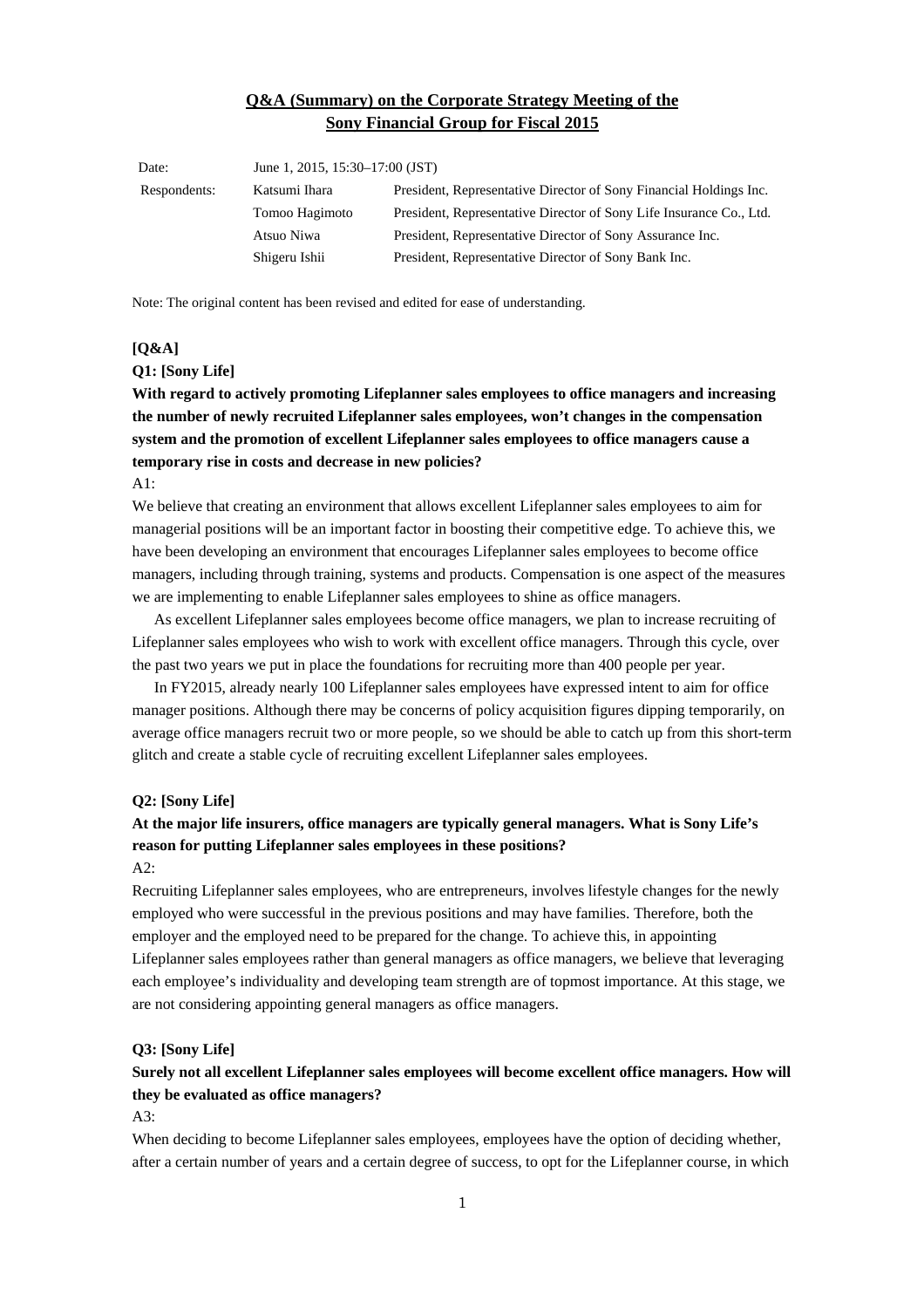they pursue a professional career as Lifeplanner sales employees, or a multicareer course. In this second course, they aim to become office managers, branch managers, etc. This decision is not only based on the individual's wishes and sales performance during their career as Lifeplanner sales employees, but also based on thorough assessment that takes into account the appropriate characteristics as office managers. Numerous office managers who have emerged through this process are currently producing results, so we will proceed with the recruiting of additional Lifeplanner sales employees.

#### **Q4: [Sony Life]**

**You have identified a first phase and a second phase for recruiting Lifeplanner sales employees and aggressively promoting them to office managers. Over the medium to long term, how many phases does this plan have, and what are the next phases?** 

A4:

We want to increase the number of Lifeplanner sales employees to 5,000, if possible, to 10,000 in the future. Part of the first phase was the "distant promise project" that we introduced in FY2014, which concentrated on providing death protection. Currently, Sony Life accounts for around 5–6% of new policy amount in the life insurance industry. We believe we can increase this level to 10% or more. The second phase, from FY2015, takes this idea a step further. In addition to revising qualifications and evaluations for Lifeplanner sales employees, all managers undergo sales training for death protection products.

 Also, given that numerous women are active in society, we will focus on enhancing the content of protection targeting women. In the third phase, which begins in FY2016, this concept will go into operation in both the Lifeplanner channel and the independent agent channel.

## **Q5**:**[Sony Life]**

**Some ultralarge independent agencies like those in the** *Hoken no Madoguchi Group,* **and agencies under new systems which generate company premium income with commissions of more than ¥1 billion. Currently, how many agencies of this sort exist, based on annualized premiums from new policies? Is there any possibility of making capital investments in independent agencies?**  A5:

Sony Life is not considering making any direct capital investment in independent agencies.

 Systems in the independent agency sector are currently evolving. As shown in page 11 of the [presentation materials,](http://www.sonyfh.co.jp/en/financial_info/management_vision/150601_01.pdf) Sony Life is making a strong effort to make preparations in response to the regulatory environment and meet the duty to prepare systems, duty to understand intent and duty to provide information. To this end, we are providing support to each of our Partners (independent agencies). By providing our Partners with management and sales support in this manner, we are creating deeper trust-based relationships. By developing empathy with our business model, we are taking advantage of the opportunity to further increase Sony Life's competitive advantage in the independent agency sector.

We do not disclose percentages for individual independent agencies.

### **Q6: [Sony Life]**

# **Page 13 of the [presentation materials](http://www.sonyfh.co.jp/en/financial_info/management_vision/150601_01.pdf) introduces senior as one of the initiatives in growth domains. What sales channels and other specifics do you have in mind?**

A6:

Although we tend to be strong in the family segment, our approach by young Lifeplanner sales employees to the senior segment has been a little weak, so we have not made as much progress in this area as we had expected. Demand for inheritance measures has risen in line with the January 2015 revisions to the inheritance tax law. We have expanded our lineup of products to coincide with this timing, with the Lump-Sum Payment Whole Life Insurance (No-notification Type) we launched in May 2015. We are also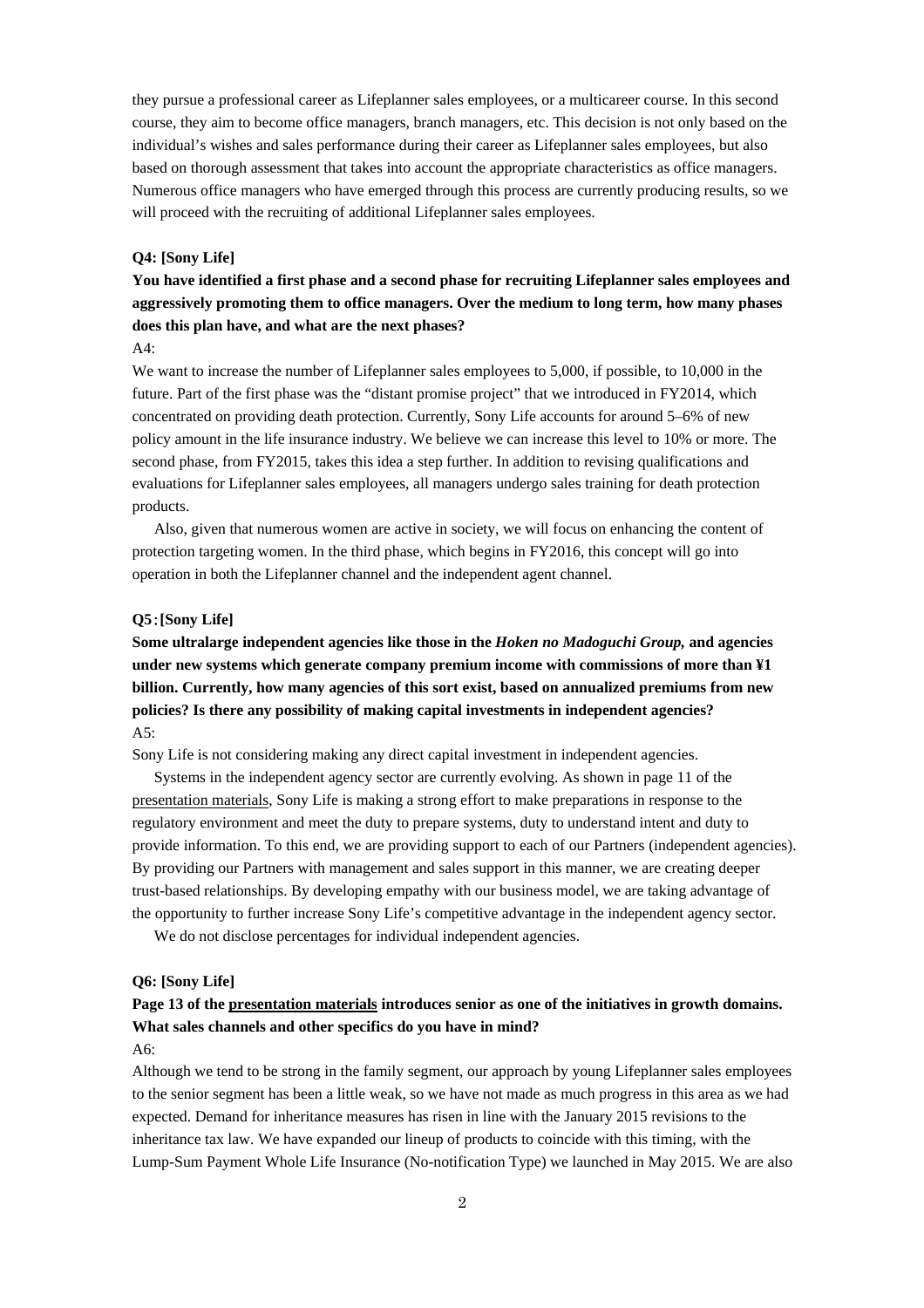undertaking a senior strategy named the "long life = happiness project." Through this project, we aim to cultivate the market by focusing on veteran Lifeplanner sales employees and Partners (independent agencies), who find it easier to approach the senior segment. We consider this strategy important in terms of meeting our medium-term target of having a policy amount in force of more than ¥50 trillion by 2020, and we believe ample room for growth exists.

## **Q7: [Sony Life]**

**You see ample opportunity for growth in corporate insurance. What percentage of corporate insurance sales are currently accounted for by the Lifeplanner channel and the independent agent channel? Also, how do you expect to increase these sales going forward?** 

A7:

Corporate insurance currently accounts for around 25% of the company's total, and we aim to increase this figure to approximately 30% by FY2017. Lifeplanner sales employees and independent agents each account for about the same sales percentage for corporate insurance, at around 25%. To increase the number of Lifeplanner sales employees and independent agents who handle corporate insurance, we are taking such measures as establishing a specialized department, conducting training and enhancing our tools. Going forward, we aim to increase the number of new policies through these initiatives, in addition to the sales increase in death protection products for individual customers.

#### **Q8: [Sony Life]**

# **If the revisions to the life tables indicating an increase in average longevity are reflected, what is the likelihood that insurance premium rates on death protection products will be revised, lowering profitability?**

A8:

Adjustments to life tables and rates of occurrence have been a constant feature throughout the long history of life insurance. What is most important to product profitability is how sales and marketing capabilities are established with regard to product characteristics. Given our weighting toward death protection, our policy is that while we may see profitability affected temporarily by revisions to the life tables, ultimately we will overcome this effect by strengthening competitiveness.

#### **Q9: [Sony Life]**

# **Other life insurance companies are holding back on purchases of long-term bonds. Don't you face any risk in continuing to purchase ultralong-term bonds?**

## A9:

We do not believe other effective asset investment methods are available as an alternative to ultralong-term bonds (to match ultralong-term liabilities, centered on death protection) for reducing interest rate risk. Therefore, our asset investment policy remains unchanged.

### **Q10: [Sony Life]**

**Looking at the balance of new business value against annualized premiums from new policies for one of other life insurance companies with non-life origins that disclose MCEV, Sony Life's EV margin appears to be somewhat low. Can't Sony Life change its product mix to create additional value?**

#### A10:

Providing death protection is Sony Life's current pillar of business. To supplement this business, we introduced new products in autumn of 2014, which have contributed to the increase in new policy amount. The provision of death protection is Sony Life's basic advantage. Currently, there is a growing awareness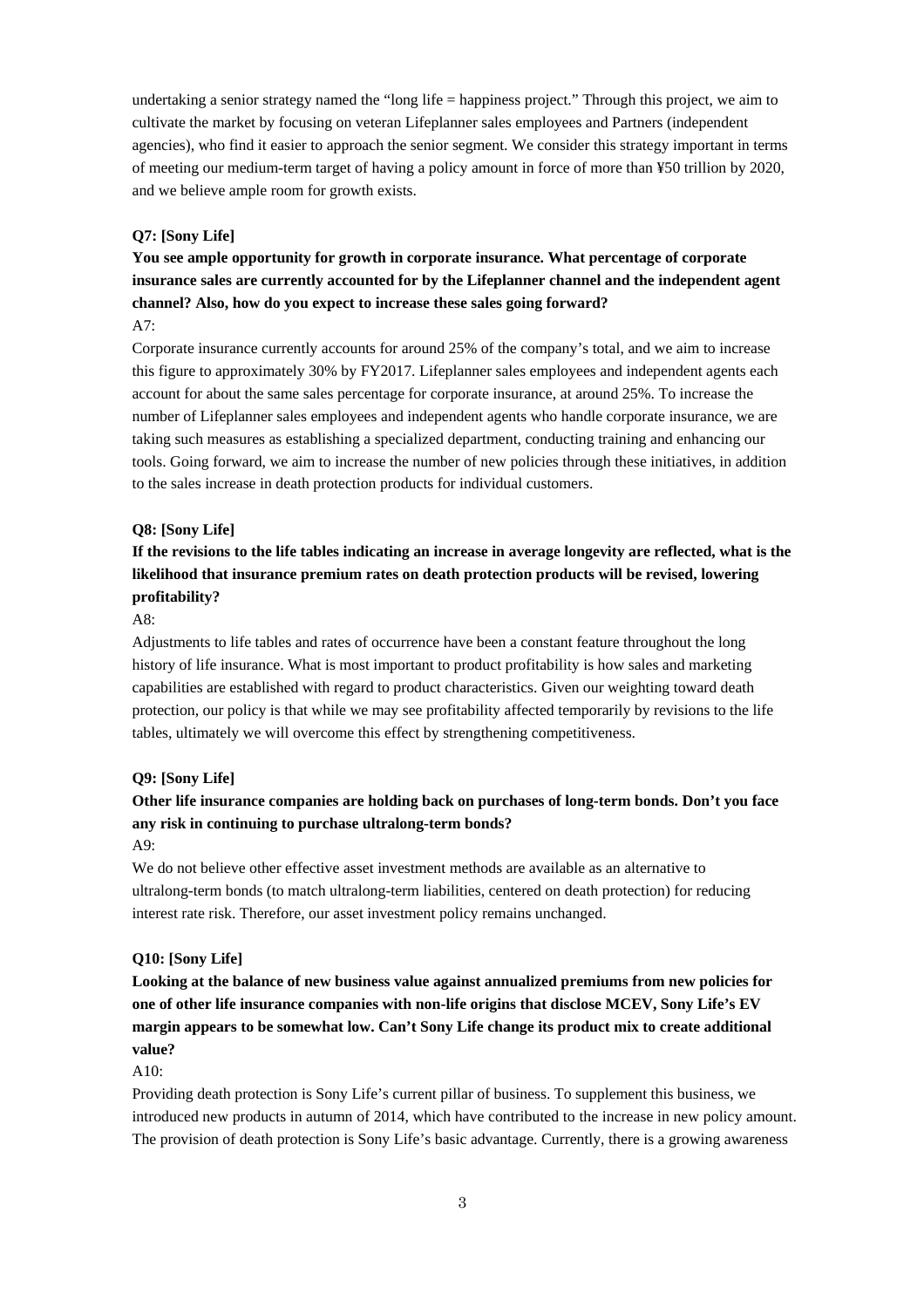within the company of "getting back to basics." Considering stable corporate growth over the long term, this initiative is showing success as a result of properly ensuring a mortality margin.

 Regarding comparison with other companies, a difference in new business margin reflects how each company focuses on selling medical insurance. Management is aware of and has discussed this issue, and we will provide an explanation when the timing is appropriate.

## **Q11: [SFH, Sony Life]**

**I assume that the decision to increase the dividend payout ratio is based on the expectation that you will be able to maintain stable ESR to a certain degree. Past trends suggest that insurance risk rises at a faster pace than EV. Going forward, assuming that the interest rate environment remains the same in the final year of your mid-term management plan, I would like to know whether ESR will increase or decrease. In other words, what is the relationship between this factor and dividend payouts?** 

#### A11:

Regarding the relationship between MCEV and risk amount based on economic value, we hedge interest rate risk to some degree, but insurance risk also has been affected by interest rate fluctuations. As a result, risk amount tends to increase faster than MCEV when interest rates are falling. Assuming, therefore, that interest rates remain flat or rise gradually, the relationship between MCEV and risk amount should not change substantially, so we should be able to maintain at current levels. When determining dividend amounts, rather than making a decision based on the dividend payout ratio we take into account the financial soundness of our individual companies. Sony Life's ESR is an extremely important indicator of financial soundness. For example, ESR dropping below 150% would mean a substantial decline in interest rates, but decisions on dividend amounts would take this factor into consideration. It is therefore difficult to imagine dividends increasing if ESR fell below 150%.

#### **Q12: [SFH, Sony Life]**

## **Would it be correct to assume that you plan to maintain ESR at above 150%? At the same time, what are your thoughts on surplus capital above this amount?**

#### $A12$

We have not set any upper limit for ESR. As a holding company, we take a host of factors into consideration comprehensively when deciding dividends. Sony Life's ESR is not a single decision factor.

#### **Q13: [Sony Assurance]**

## **Is Sony Assurance's new product, the Gentle Driving Cash-Back Plan, attracting new customers?**  A13:

Gentle Driving Cash-Back Plan automobile insurance has only recently gone on sale, so it is too early to make any definitive statements.

### **Q14: [SFH]**

**Listening to the current discussion about Group presidents and the mid-term plan, it seems that the individual operating companies are becoming more independent, but talk about synergies within the Group is being toned down. What are your thoughts on this topic, including the relationship between this factor and executive appointments?** 

#### A14:

Rather than increasing the independence of individual operating companies, going forward we are aiming to strengthen relations between companies within the Group. For example, one fundamental opportunity for synergies is to leverage Lifeplanner sales employees' customer network to other businesses. In line with this thinking, Lifeplanner sales employees currently open Sony Bank's accounts and handle its